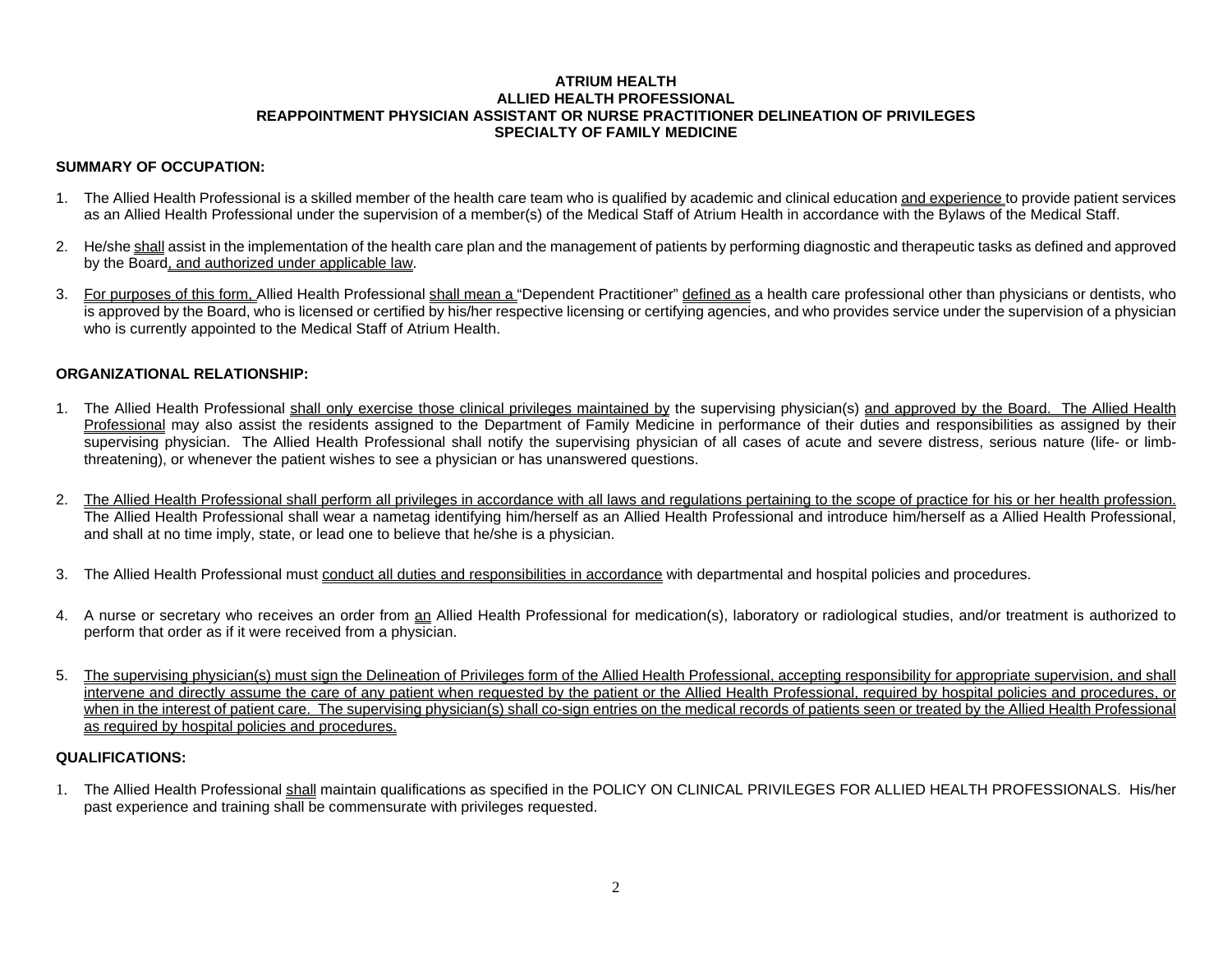Delineation of Privileges Form Allied Health Professionals Specialty of Family Medicine Page 2

#### **QUALIFICATIONS – Continued:**

- 2. The scope of duties and responsibilities of the Allied Health Professional shall be delineated on an approved Delineation of Privileges form and approved by the Board.
- 3. The Supervising Physician shall delegate only tasks and procedures to his or her Allied Health Professional which are within or contemplated by the clinical privileges granted to the Supervising Physician by the Medical Executive Committee and the Board of Commissioners and which the Allied Health Professional has been approved to perform. It is understood that the supervision of an Allied Health Professional shall never be transferred to a physician who is not currently a fully appointed member of the Atrium Health Medical Staff.
- 4. If the Medical Staff appointment or Clinical Privileges of the Sponsoring Physician are resigned, revoked or terminated, the Allied Health Professional's permission to practice shall automatically terminate and his or her clinical privileges shall be automatically relinquished.

### **SUPERVISION:**

Except where the Delineation of Privileges form provides for Personal Supervision or Proximate Supervision, General Supervision (as defined below) will be required for all tasks and procedures performed by the Allied Health Professional.

- 1. "General Supervision" shall mean the procedure is furnished under the supervising physician's overall direction and control, but the physician is not required to be present during the procedure. General Supervision requires the performance of tasks and procedures in a manner that is consistent with state law, the applicable standard of care, Medical Staff Bylaws and hospital policies and procedures, but does not require Personal Supervision or Proximate Supervision, as those terms are defined below.
- 2. "Proximate Supervision" shall mean the physical presence of a sponsoring/supervising physician in the hospital, in close proximity and immediately available to furnish assistance and direction to the Allied Health Professional as needed.
- 3. "Personal Supervision" shall mean the physical presence of a sponsoring/supervising physician in the room with the Allied Health Professional during the performance of a procedure.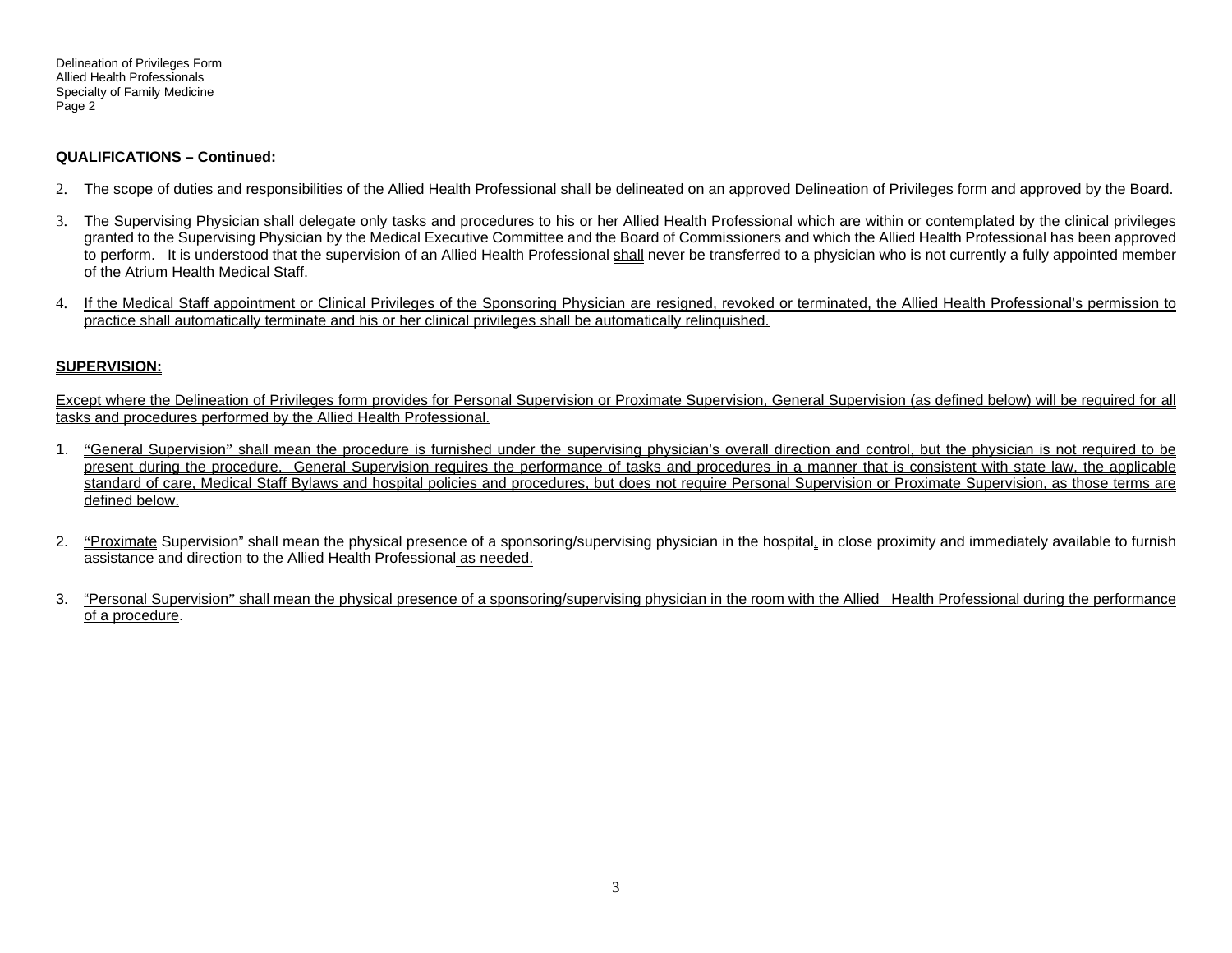#### **ATRIUM HEALTH REAPPOINTMENT DELINEATION OF PRIVILEGES FORM PHYSICIAN ASSISTANT OR NURSE PRACTITIONER SPECIALTY OF FAMILY MEDICINE**

# Print Name

NOTE 1: "CORE" privileges cannot be amended or altered in any way.

 $\overline{\phantom{a}}$  , and the contract of the contract of the contract of the contract of the contract of the contract of the contract of the contract of the contract of the contract of the contract of the contract of the contrac

NOTE 2: Allied Health Professionals must apply for "CORE" privileges in order to be eligible for special procedure clinical privileges at any facility within Atrium Health.

NOTE 3: Please note that the exercise of certain privileges enumerated herein is necessarily limited by the operational, and resource constraints of the facility. All procedures must be performed within a clinical setting with the capabilities and organizational structure required to provide appropriate support.

| <b>CMC</b> | <b>Pineville</b> | University<br>City | <b>CR</b> | Lincoln | <b>Cabarrus</b> | <b>Union</b> | Stanly | Anson | Cleveland |            | <b>ADULT FAMILY MEDICINE CORE</b><br><b>PRIVILEGES</b>                                                                                                                                                                                                                                                                                                                                                                                                 |
|------------|------------------|--------------------|-----------|---------|-----------------|--------------|--------|-------|-----------|------------|--------------------------------------------------------------------------------------------------------------------------------------------------------------------------------------------------------------------------------------------------------------------------------------------------------------------------------------------------------------------------------------------------------------------------------------------------------|
|            |                  |                    |           |         |                 |              |        |       |           | CAHP-FAM-1 | Provide care, treatment, and services consistent<br>with adult practice, including the performance of<br>physical exams, diagnosing conditions, the<br>development of treatment plans, health counseling<br>for patients within the age group of patients seen<br>by the sponsoring physician(s). The Allied Health<br>Professional may not admit patients to the hospital<br>but may initiate/place orders on behalf of the<br>supervising physician. |

NOTE: General Adult Core Clinical Privileges include: Initiate/place orders on behalf of the supervising physician; perform wound debridement and general care for superficial wounds and minor superficial surgical procedures; removal of foreign body from the eye, nose or ear; suture uncomplicated lacerations; initiate referral to appropriate physician or other healthcare professional of problems that exceed the Allied Health Professionals scope of practice; make daily rounds on hospitalized patients with or at the direction of the supervising physician; obtain and record medical/social history and perform physical examinations; order diagnostic testing and therapeutic modalities; record progress notes; write discharge summaries; EKG with overread; lumbar puncture.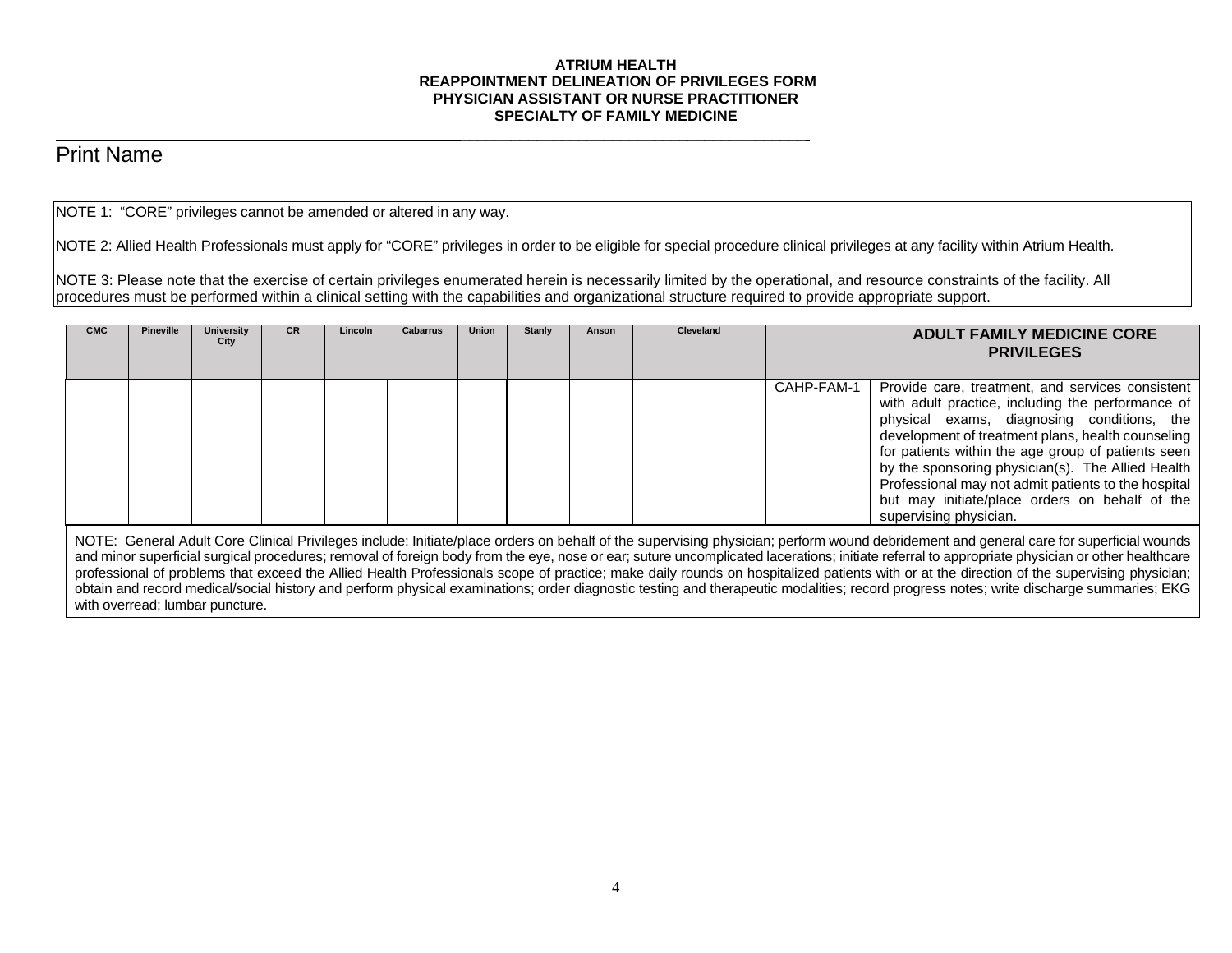#### **\* SPECIAL PRIVILEGES WITH QUALIFICATIONS AND/OR SPECIFIC CRITERIA - PROVIDE THE NUMBER OF PROCEDURES PERFORMED WITHIN THE PAST TWO YEARS AND FACILITY WHERE THE PROCEDURES WERE PERFORMED.**

| <b>CMC</b> | Pine. | Univ. | <b>CR</b> | Lin. | CAB | <b>Union</b> | Stanly | Anson | <b>CLE</b> | SPECIAL PROCEDURES RELATED TO ADULT FAMILY MEDICINE |                                                           |                                             |                                                                 |          |
|------------|-------|-------|-----------|------|-----|--------------|--------|-------|------------|-----------------------------------------------------|-----------------------------------------------------------|---------------------------------------------|-----------------------------------------------------------------|----------|
|            |       |       |           |      |     |              |        |       |            |                                                     | <b>PROXIMATE</b><br><b>SUPERVISION</b><br><b>REQUIRED</b> | <b>Minimum</b><br><b>Number</b><br>Required | <b>Number</b><br>Performed<br><b>Within The</b><br>Past 2 Years | Location |
|            |       |       |           |      |     |              |        |       |            | CAHP-<br>FAM-1(a) $*$                               | Simple skin<br>biopsy or<br>excision                      | 10                                          |                                                                 |          |

#### \* REQUIRED PREVIOUS EXPERIENCE:

- 1. Applicants must present evidence of appropriate training; **AND**
- 2. Demonstrated current competence and evidence of performance within the past two (2) years of at least ten (10) procedures.

## CRITERIA FOR MAINTENANCE OF PRIVILEGES:

The Practitioner must submit a of a minimum of five (5) procedures over the past two (2) years based on acceptable results of ongoing professional practice evaluation and outcomes to reapply for special privileges. This will be reviewed at the time of reappointment. Practitioners who would like to continue to hold any special privileges but are unable to document the minimal number will be requested to voluntarily withdraw their request for such privileges and to complete the necessary proctoring forms.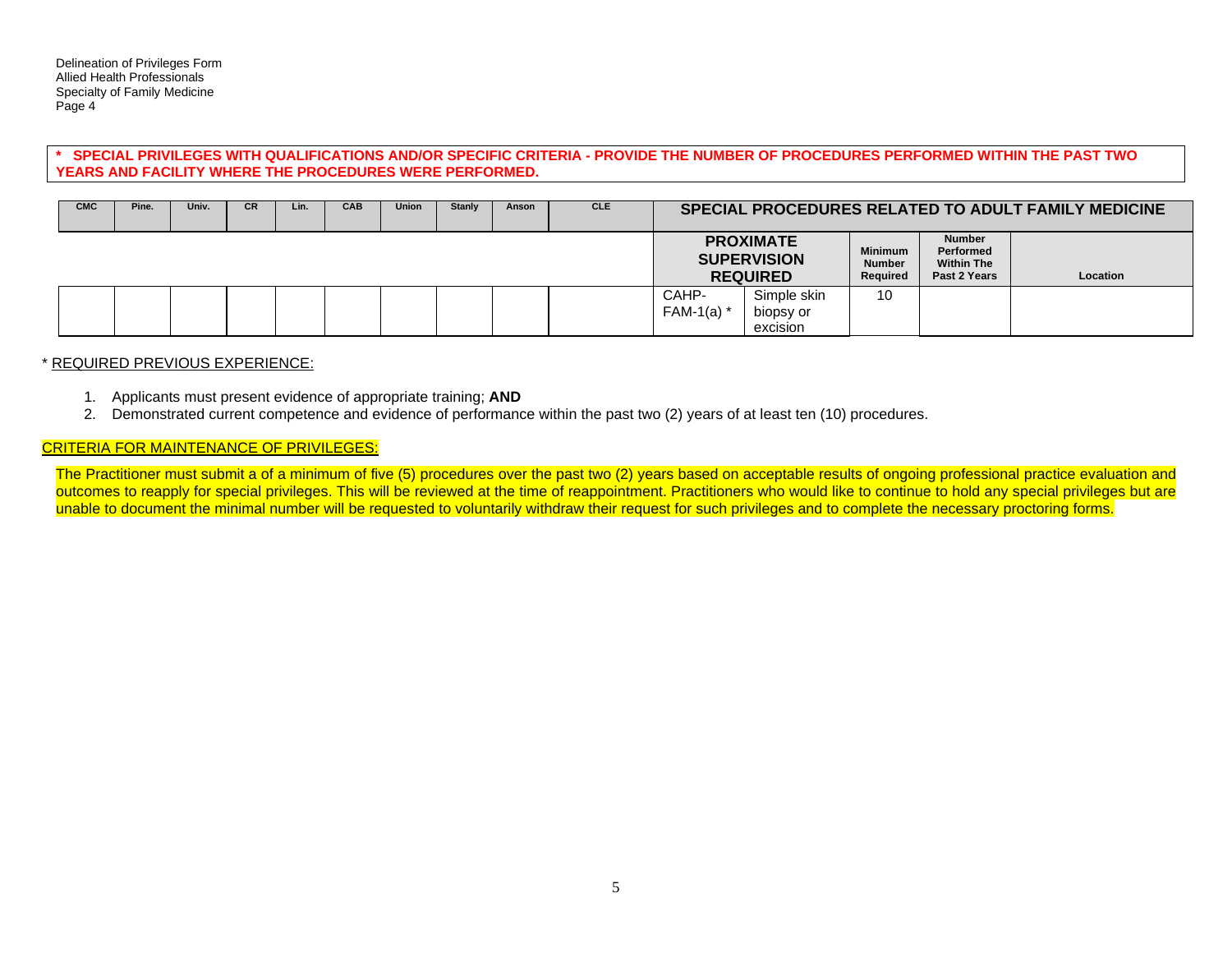| <b>CMC</b> | Pineville | <b>University</b><br>City | <b>CR</b> | Lincoln | <b>Cabarrus</b> | <b>Union</b> | <b>Stanly</b> | Anson | Cleveland |            | <b>TELEMEDICINE PRIVILEGES FOR</b><br><b>ALLIED HEALTH PROFESSIONALS</b>                                                                                                                                                                                                                                                                                                                                                                                                                                                                                                                                                                                                                                                                                                                                                 |
|------------|-----------|---------------------------|-----------|---------|-----------------|--------------|---------------|-------|-----------|------------|--------------------------------------------------------------------------------------------------------------------------------------------------------------------------------------------------------------------------------------------------------------------------------------------------------------------------------------------------------------------------------------------------------------------------------------------------------------------------------------------------------------------------------------------------------------------------------------------------------------------------------------------------------------------------------------------------------------------------------------------------------------------------------------------------------------------------|
|            |           |                           |           |         |                 |              |               |       |           | CAHP-FAM-3 | Telemedicine privileges are defined as privileges<br>for the use of electronic communication or other<br>communication technologies' to provide or support<br>clinical care at a distance. Telemedicine privileges<br>shall include provide care, treatment, and services<br>consistent with adult practice, including the<br>performance of physical exams, diagnosing<br>conditions, the development of treatment plans,<br>health counseling for patients within the age<br>group of patients seen by the sponsoring<br>physician(s). The Allied Health Professional may<br>not admit patients to the hospital but may<br>initiate/place orders on behalf of the supervising<br>physician.<br><b>PLEASE NOTE: Telemedicine activities require</b><br>prior approval from the Facility Medical Executive<br>Committee. |

| <b>CMC</b> | <b>Pineville</b> | <b>University</b><br>City | <b>CR</b> | Lincoln | <b>Cabarrus</b> | <b>Union</b> | <b>Stanly</b> | Anson | Cleveland |            | <b>PEDIATRIC FAMILY MEDICINE CORE</b><br><b>PRIVILEGES</b>                                                                                                                                                                                                                                                                                                                                                                                                       |
|------------|------------------|---------------------------|-----------|---------|-----------------|--------------|---------------|-------|-----------|------------|------------------------------------------------------------------------------------------------------------------------------------------------------------------------------------------------------------------------------------------------------------------------------------------------------------------------------------------------------------------------------------------------------------------------------------------------------------------|
|            |                  |                           |           |         |                 |              |               |       |           | CAHP-FAM-2 | Provide care, treatment, and services consistent<br>pediatric practice, including the<br>with<br>performance of physical exams, diagnosing<br>conditions, the development of treatment plans,<br>health counseling for patients within the age<br>group of patients seen by the sponsoring<br>physician(s). The Allied Health Professional<br>may not admit patients to the hospital but may<br>initiate/place orders on behalf of the supervising<br>physician. |

NOTE: General Pediatric Core Clinical Privileges include: Initiate/place orders on behalf of the supervising physician; Manage patients with common illnesses, injuries or disorders, this includes the care of the normal newborn as well as the uncomplicated premature infant equal to or greater than thirty-five (35) weeks gestation at the direction of the supervising physician; perform wound debridement and general care for superficial wounds; foreign body removal, suture uncomplicated lacerations; initiate referral to appropriate physician or other healthcare professional of problems that exceed the Allied Health Professionals scope of practice; make daily rounds on hospitalized patients with or at the direction of the supervising physician; obtain and record medical/social history and perform physical examinations; order diagnostic testing and therapeutic modalities; record progress notes; write discharge summaries; lumbar puncture.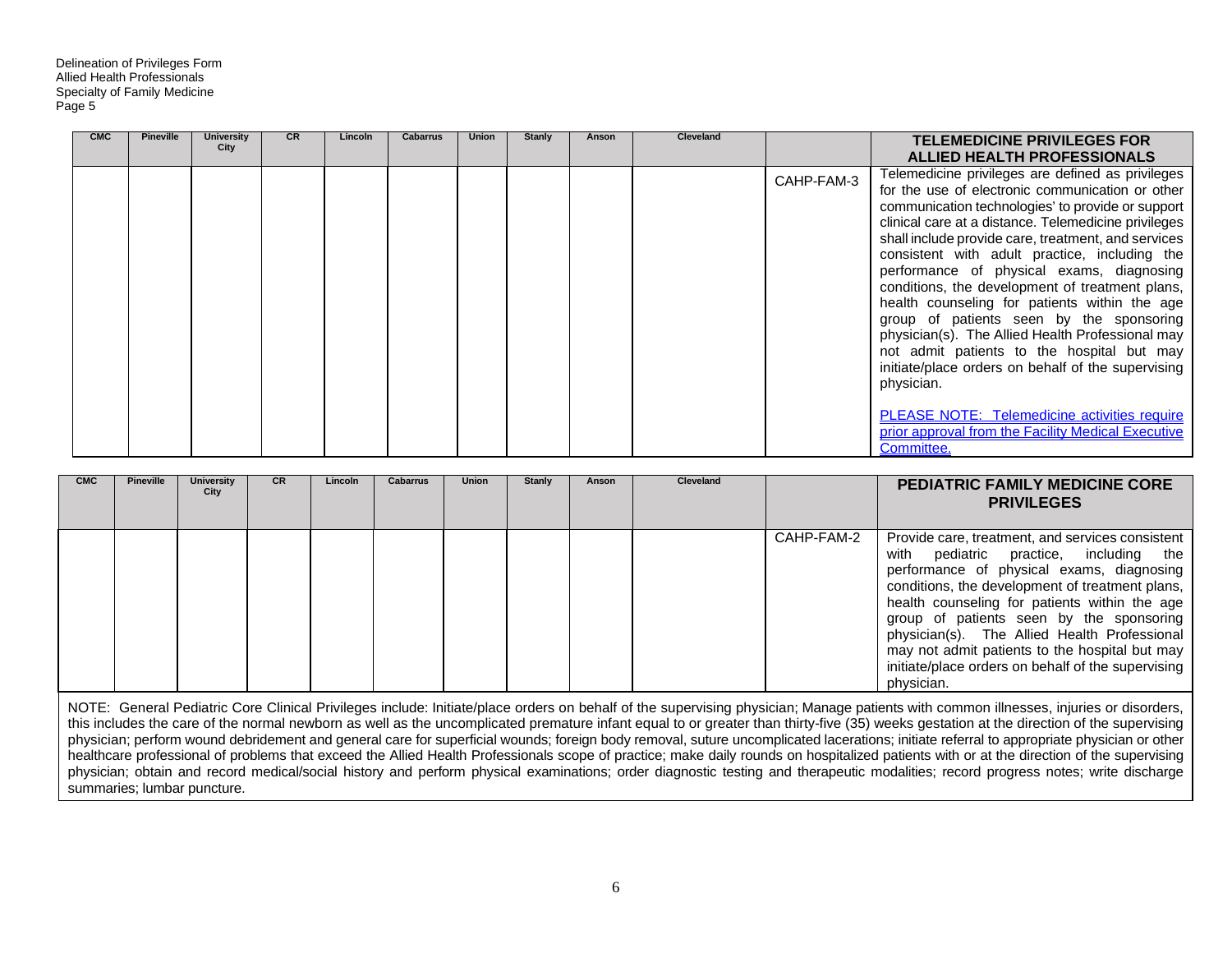| <b>CMC</b> | Pine. | Univ. | <b>CR</b> | Lin. | <b>CAB</b> | <b>Union</b> | Stanly | Anson | <b>CLE</b> | SPECIAL PROCEDURES RELATED TO PEDIATRIC FAMILY MEDICINE |                                                           |                                             |                                                                        |                 |
|------------|-------|-------|-----------|------|------------|--------------|--------|-------|------------|---------------------------------------------------------|-----------------------------------------------------------|---------------------------------------------|------------------------------------------------------------------------|-----------------|
|            |       |       |           |      |            |              |        |       |            |                                                         | <b>PROXIMATE</b><br><b>SUPERVISION</b><br><b>REQUIRED</b> | <b>Minimum</b><br><b>Number</b><br>Required | <b>Number</b><br><b>Performed</b><br><b>Within The</b><br>Past 2 Years | <b>Location</b> |
|            |       |       |           |      |            |              |        |       |            | CAHP-<br>FAM-2(a) $*$                                   | Simple skin<br>biopsy or<br>excision                      | 10                                          |                                                                        |                 |

#### \* REQUIRED PREVIOUS EXPERIENCE:

- 1. Applicants must present evidence of appropriate training; **AND**
- 2. Demonstrated current competence and evidence of performance within the past two (2) years of at least ten (10) procedures.

# CRITERIA FOR MAINTENANCE OF PRIVILEGES CAHP FAM 2(a):

The Practitioner must submit a minimum of five (5) procedures over the past two (2) years based on acceptable results of ongoing professional practice evaluation and outcomes to reapply for special privileges. This will be reviewed at the time of reappointment. Practitioners who would like to continue to hold any special privileges but are unable to document the minimal number will be requested to voluntarily withdraw their request for such privileges and to complete the necessary proctoring forms.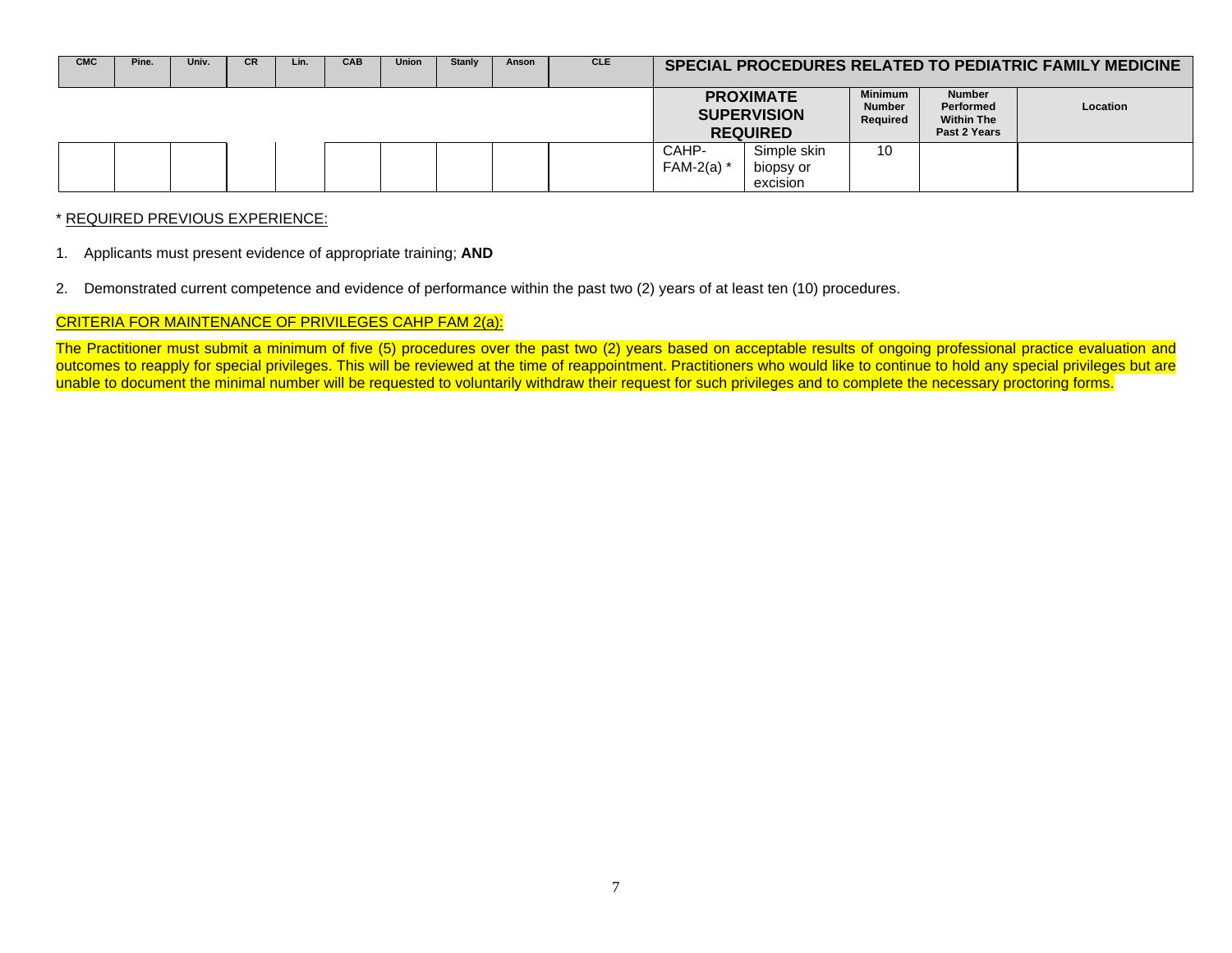| <b>CMC</b>                                                                                                                                                                                                                                                                                                                                                                                                                                                                                             | <b>Pineville</b> | <b>University</b><br>City |           | <b>CR</b> | Lincoln | <b>Cabarrus</b> | <b>Union</b>  | <b>Stanly</b>                        | Anson                                                                                         | <b>Cleveland</b>                                                           |                                                           |                                             |                                                                 | <b>HOSPITALIST FAMILY MEDICINE</b><br><b>CORE PRIVILGES</b>                                                                                                                                                                                                                                                                                                                         |
|--------------------------------------------------------------------------------------------------------------------------------------------------------------------------------------------------------------------------------------------------------------------------------------------------------------------------------------------------------------------------------------------------------------------------------------------------------------------------------------------------------|------------------|---------------------------|-----------|-----------|---------|-----------------|---------------|--------------------------------------|-----------------------------------------------------------------------------------------------|----------------------------------------------------------------------------|-----------------------------------------------------------|---------------------------------------------|-----------------------------------------------------------------|-------------------------------------------------------------------------------------------------------------------------------------------------------------------------------------------------------------------------------------------------------------------------------------------------------------------------------------------------------------------------------------|
| CAHP-FAM-4<br>Provide<br>care,<br>and<br>treatment.<br>consistent with hospitalist practice, including<br>performance<br>of<br>history &<br>interpretation of<br>labs and<br>conditions, the development of treatment plans,<br>health counseling for patients within the age<br>group of patients seen by the sponsoring<br>physician(s). The Allied Health Professional<br>may not admit patients to the hospital but may<br>initiate/placement of orders on behalf of the<br>supervising physician. |                  |                           |           |           |         |                 |               | services<br>physicals,<br>diagnosing |                                                                                               |                                                                            |                                                           |                                             |                                                                 |                                                                                                                                                                                                                                                                                                                                                                                     |
|                                                                                                                                                                                                                                                                                                                                                                                                                                                                                                        |                  |                           |           |           |         |                 |               |                                      | diagnostic tests and therapeutic modalities; write progress notes; write discharge summaries. |                                                                            |                                                           |                                             |                                                                 | The Allied Health Professional may, in consultation with the supervising physician, perform the following duties: initiate/place orders on behalf of the supervising physician; initiate<br>referral to appropriate physician; perform History & Physicals; make daily rounds on hospitalized patients with, or at the direction of, the supervising physician; order and interpret |
| <b>CMC</b>                                                                                                                                                                                                                                                                                                                                                                                                                                                                                             | Pine.            | Univ.                     | <b>CR</b> | Lin.      | CAB     | <b>Union</b>    | <b>Stanly</b> | Anson                                | <b>CLE</b>                                                                                    | <b>SPECIAL PROCEDURES RELATED TO HOSPITALIST FAMILY</b><br><b>MEDICINE</b> |                                                           |                                             |                                                                 |                                                                                                                                                                                                                                                                                                                                                                                     |
|                                                                                                                                                                                                                                                                                                                                                                                                                                                                                                        |                  |                           |           |           |         |                 |               |                                      |                                                                                               |                                                                            | <b>PROXIMATE</b><br><b>SUPERVISION</b><br><b>REQUIRED</b> | <b>Minimum</b><br><b>Number</b><br>Required | <b>Number</b><br>Performed<br><b>Within The</b><br>Past 2 Years | Location                                                                                                                                                                                                                                                                                                                                                                            |
|                                                                                                                                                                                                                                                                                                                                                                                                                                                                                                        |                  |                           |           |           |         |                 |               |                                      |                                                                                               | CAHP-<br>FAM-4(a) $*$                                                      | Insertion of<br>Central<br>Venous                         | 10                                          |                                                                 |                                                                                                                                                                                                                                                                                                                                                                                     |

#### \* REQUIRED PREVIOUS EXPERIENCE:

- 1. Applicants must present evidence of appropriate training; **AND**
- 2. Demonstrated current competence and evidence of performance within the past two (2) years of at least ten (10) procedures.

## CRITERIA FOR MAINTENANCE OF PRIVILEGES CAHP- FAM – 4(a):

The Practitioner must submit a representative sample of a minimum of five (5) procedures for each privilege held, over the past two (2) years based on acceptable results of ongoing professional practice evaluation and outcomes to reapply for special privileges. This will be reviewed at the time of reappointment. Practitioners who would like to continue to hold any special privileges but are unable to document the minimal number will be requested to voluntarily withdraw their request for such privileges and to complete the necessary proctoring forms.

Catheters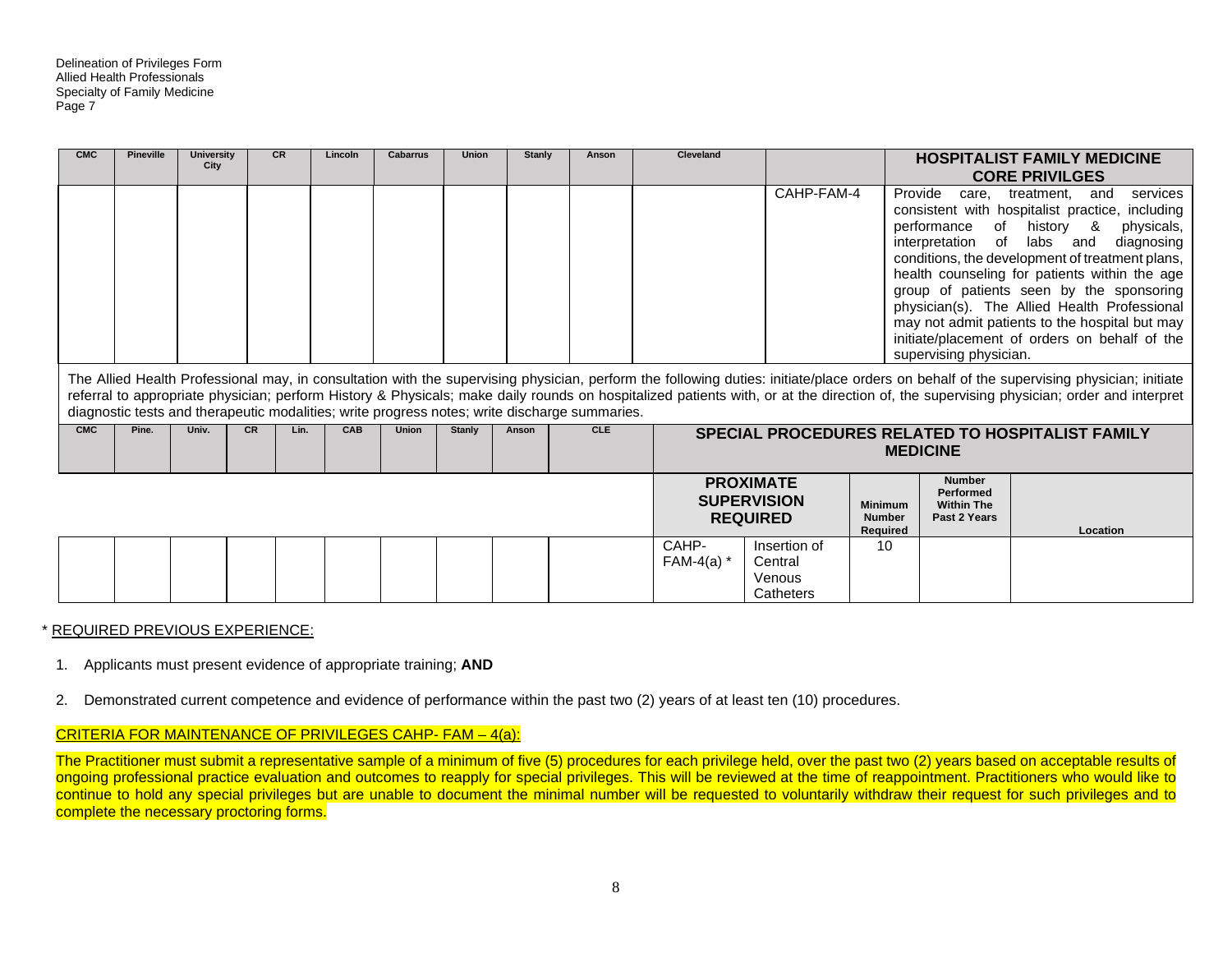Delineation of Privileges Form Allied Health Professionals Specialty of Family Medicine Page 8

# **PRIVILEGES REQUESTED BY:**

I attest that I am not currently a user of illegal drugs or do not currently abuse the use of legal drugs.

I attest that I do not have a physical or mental condition which could affect my motor skills or ability to exercise the clinical privileges requested or that I require an accommodation in order to exercise the privileges requested safely and competently.

I attest that the information provided in my initial application or most recent reappointment is accurate and has not changed, specifically the disclosure questions relating to my licensure or registration, clinical privileges, participation in benefit programs, health status, liability, and work history.

| Signature of Applicant                                                            | Date |
|-----------------------------------------------------------------------------------|------|
| Printed or typed name of Applicant                                                |      |
| <b>SPONSORING PHYSICIAN:</b>                                                      |      |
| Signature of Sponsoring Physician                                                 | Date |
| Printed or typed name of Sponsoring Physician                                     |      |
| Signature of Sponsoring Physician                                                 | Date |
| Printed or typed name of Sponsoring Physician                                     |      |
| Approved by the Atrium Health Medical Executive Committee: 05/17/2018; 09/20/2018 |      |